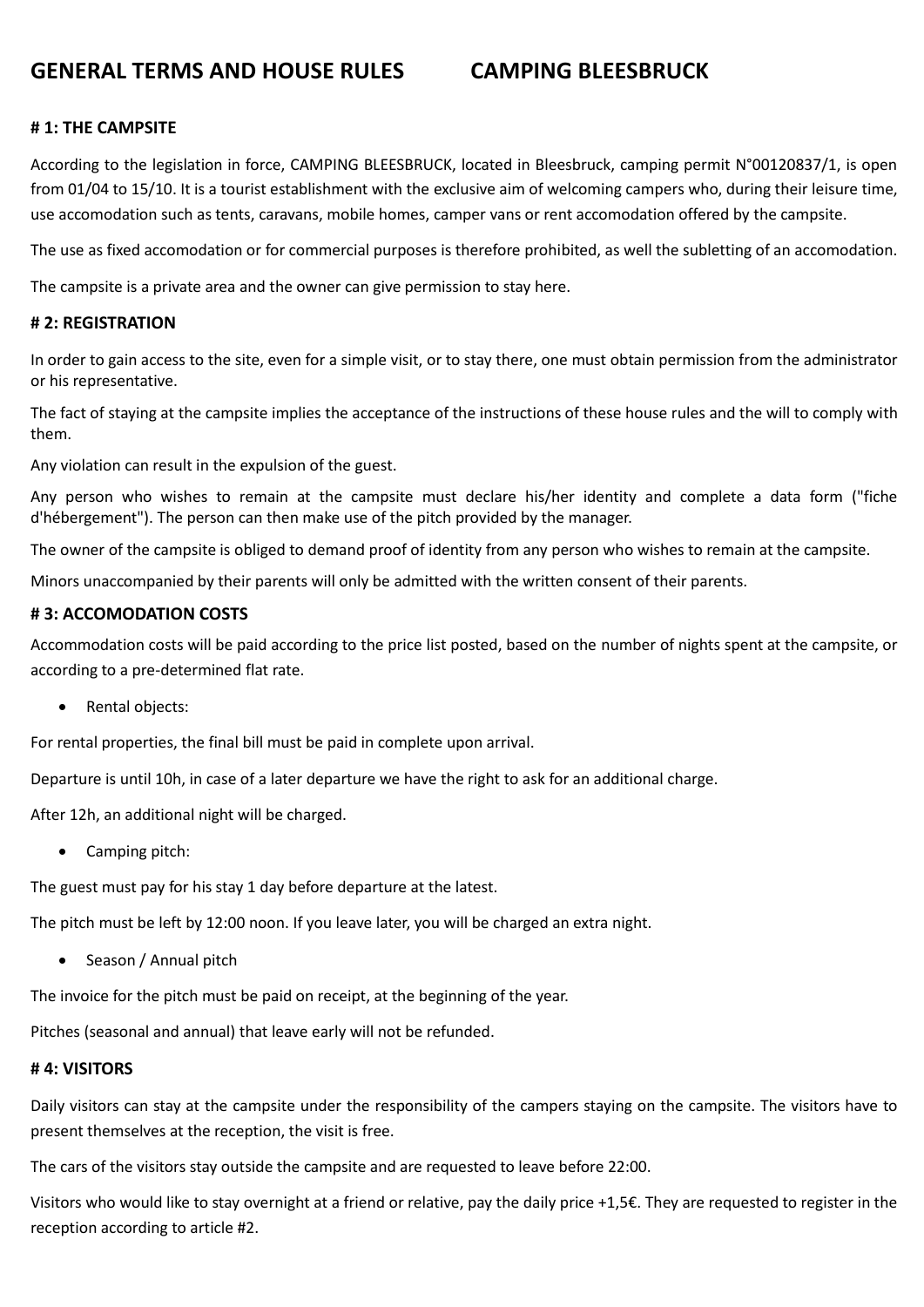Annual pitches and seasonal pitches that receive visitors who stay overnight are also subject to the daily rate in the posted price list +  $£1.50$ .

#### **# 5: NOISE AND TRANQUILITY**

Everyone is asked to avoid noise and conversations that can disturb the neighbours.

General rest and quietness is obligatory between 22:00 – 8:00 o`clock.

The use of drones or similar devices is prohibited on the campsite without permission from the owner.

#### **# 6: ANIMALS**

Dogs and other pets must be kept on a leash and should not stay alone on the campsite while the owner is gone.

They are not allowed in the sanitary buildings.

The owner will take care of the cleanliness.

The campsite is at no time a dog toilet. For detailed information on walking areas, please refer to the guidelines for dog owners.

#### **# 7: TRAFFIC**

Motor vehicles drive in a moderate and adapted manner on the campsite. Internal car traffic on the campsite must be kept to a minimum.

The vehicles must be parked on their own parking space at the caravan pitch or on designated parking spaces on the campsite or outside.

It is prohibited to park vehicles on access routes and internal routes.

Only the camping guests' vehicles are allowed on the campsite. No visitor cars.

#### **# 8: CLEANLINESS**

Everyone must refrain from any action that could damage the cleanliness, hygiene and overall appearance oft he campsite. The pitch should be left clean on departure.

Any violation of the vegetation, the fences, the ground or the camping installations is forbidden. Plantings and flower decorations must be respected. Do not hit iron nails in the trees. Do not cut branches or hedges by your own.

It is not allowed to let service water run on the ground, it must be emptied into the designated facilities.

The content of chemical toilets ist o be emptied in the designated places.

Household waste and any other waste are to be seperated and disposed into the recycling corner.

The sanitary facilities must be respected. Washing clothes or dishes must be done in the designated basins.

It is forbidden to wash cars on the campsite.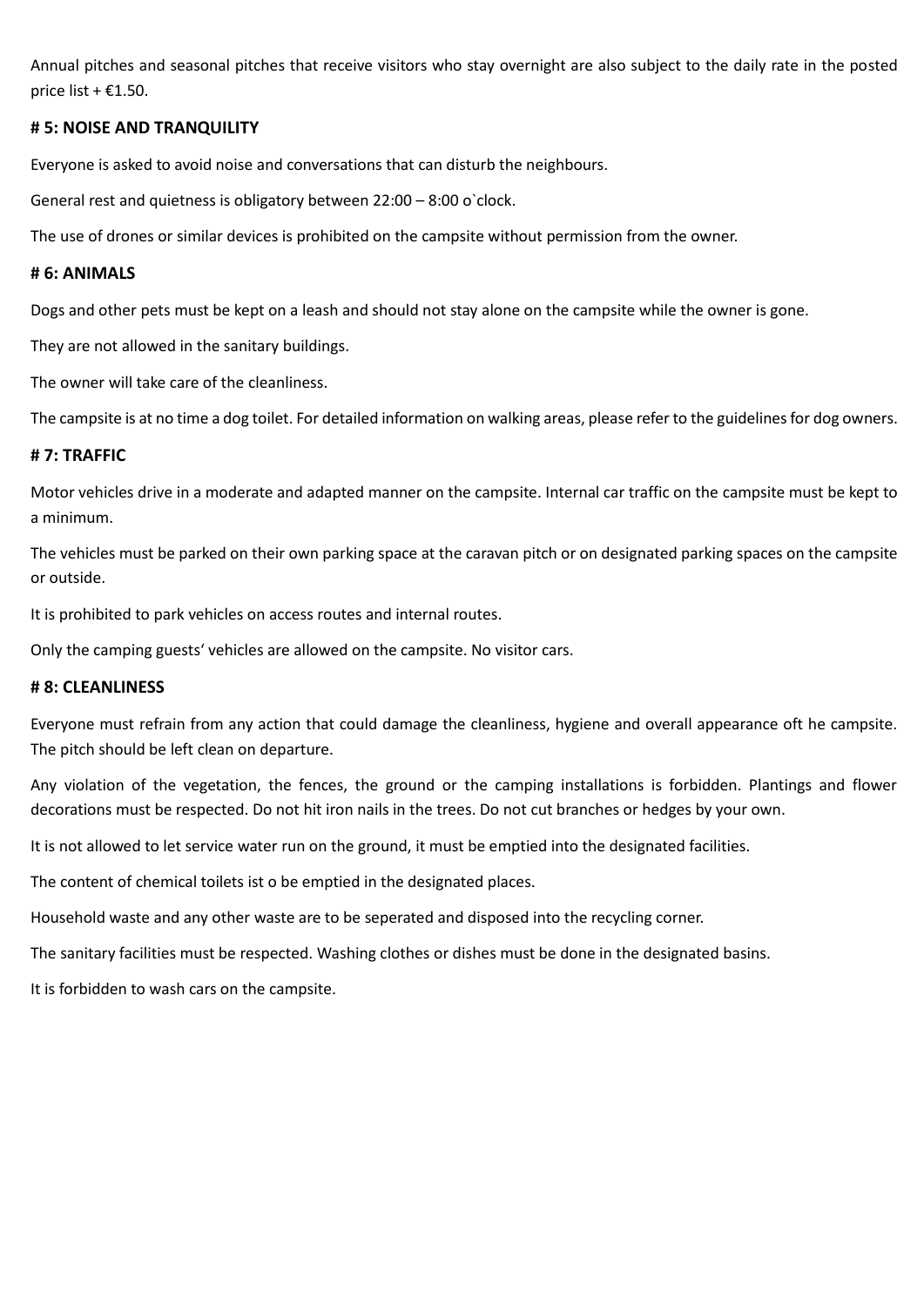### **# 9: SECURITY / EMERGENCIES**

Open fire is forbidden.

Mobile barbecue facilities are permitted if the safety distance of 1.5m to combustible materials is maintained.

Fire extinguishers are available to everyone. In case of fire, inform the campsite administration immediately and call the fire brigade.

Electrical cables must be completely unwound to avoid overheating.

The first aid kit is in the reception. An emergency bell is located outside the reception area.

The campsite management is only responsible for items handed in at the reception. The campsite is not responsible for any damage caused by electricity, gas or water failure.

#### **# 10: CHILDREN**

Parents are responsible for their children at all times, especially on the playgrounds.

Children should not remain alone on the pitch.

#### **# 11: PRESERVING THE HOUSE RULES**

The campsite manager or his representative is responsible for ensuring that these house rules run smoothly.

In case of non-observance, the manager will warn the guest orally or in written form to stop.

According to the Grand-Ducal Regulation on the Classification and Conditions for the Opening of Camping Sites of 25 March 1967, Chapter 2, Article 9, "the manager or his representative shall be entitled to prohibit the stay at the campsite to persons who do not respect the house rules and to those whose behaviour constitutes a threat to public order".

Any serious or repeated violation of the house rules may, after warning, result in the exclusion of the guest.